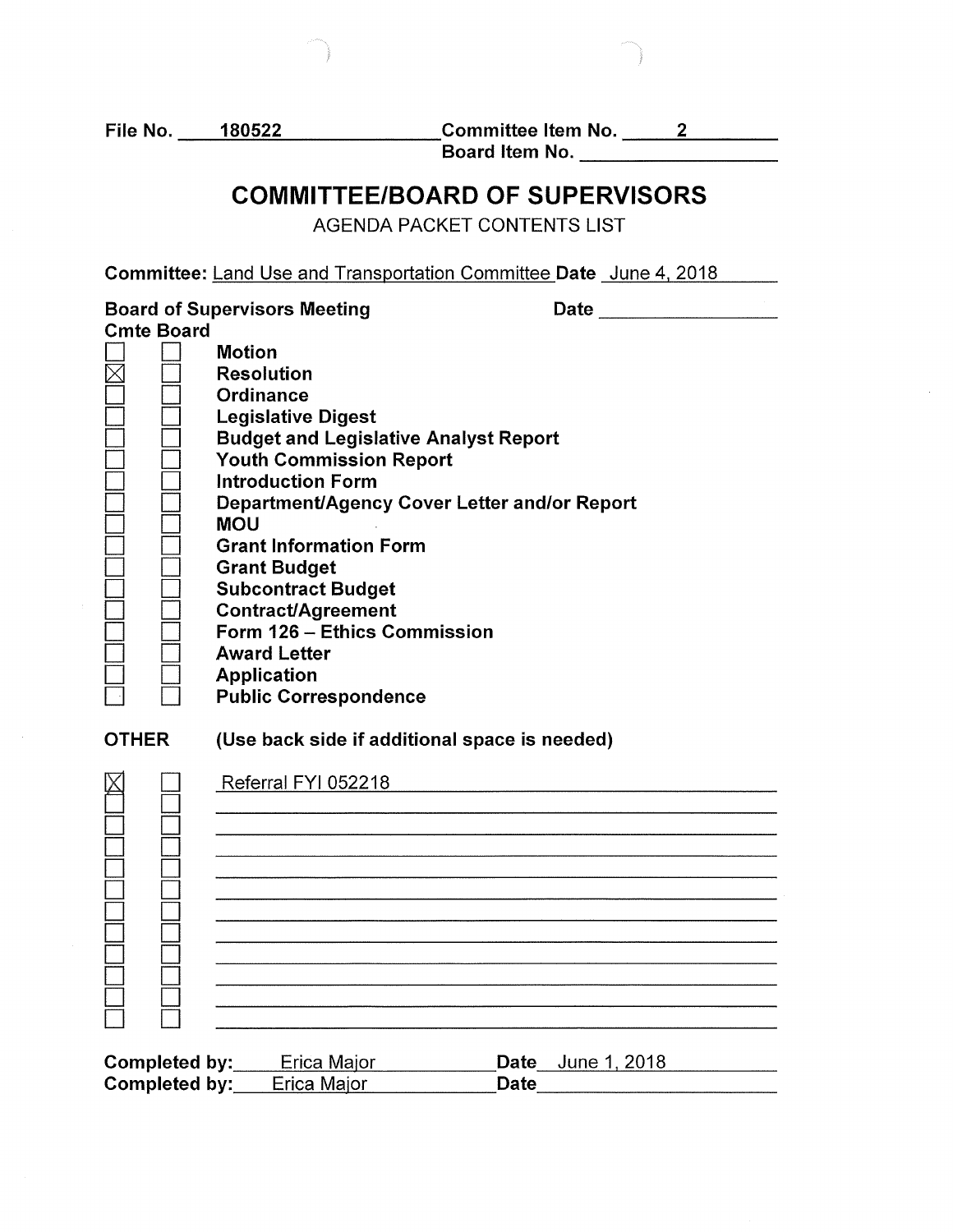## FILE NO. 180522 RESOLUTION NO.

# 2 6 25

1 | [Authorizing Operation of the Mission Street Navigation Center through September 30, 2018, and the Civic Center Navigation Center through December 31, 2021]

3 **Resolution authorizing the continued operation of the Navigation Center located at**  4 **1950 Mission Street through September 30, 2018, and the continued operation of the**  5 **Navigation Center located at 20-12th Street through December 31, 2021.** 

7 WHEREAS, The Navigation Center at 1950 Mission Street (the "Mission Street 8 | Navigation Center") has been in operation since March of 2015; and

9 WHEREAS, Since its opening, the Mission Street Navigation Center has served over 10 || 1,800 people, providing critical shelter, health care, benefits, housing assistance, and support; 11  $\parallel$  and

12 || WHEREAS, The Navigation Center located at 20 12<sup>th</sup> Street (the "Civic Center 13 | Navigation Center") opened in June 2016; and

14 WHEREAS, Since its opening, the Civic Center Navigation Center has served 330 15 | people, providing critical shelter, health care, housing assistance and other support; and

16 WHEREAS; Section 106.3 of the San Francisco Administrative Code provides that 17 | Navigation Centers are temporary facilities, and may not be operated for more than two years 18 | without approval of adjustment or extension of the time limit by resolution of the Board of 19 | Supervisors; and

20 WHEREAS, In March 2018, the Board of Supervisors passed Ord. No. 029-18 (on file 21 with the Clerk of the Board of Supervisors in File No. 180032) declaring there to be a shelter 22 | crisis in San Francisco, and authorizing streamlined procedures for the procurement of 23 Services relating to navigation centers in order to expeditiously offer resources to individuals  $24$   $\parallel$  experiencing homelessness; and

Mayor Farrell, Supervisor Kim BOARD OF SUPERVISORS **Page 1**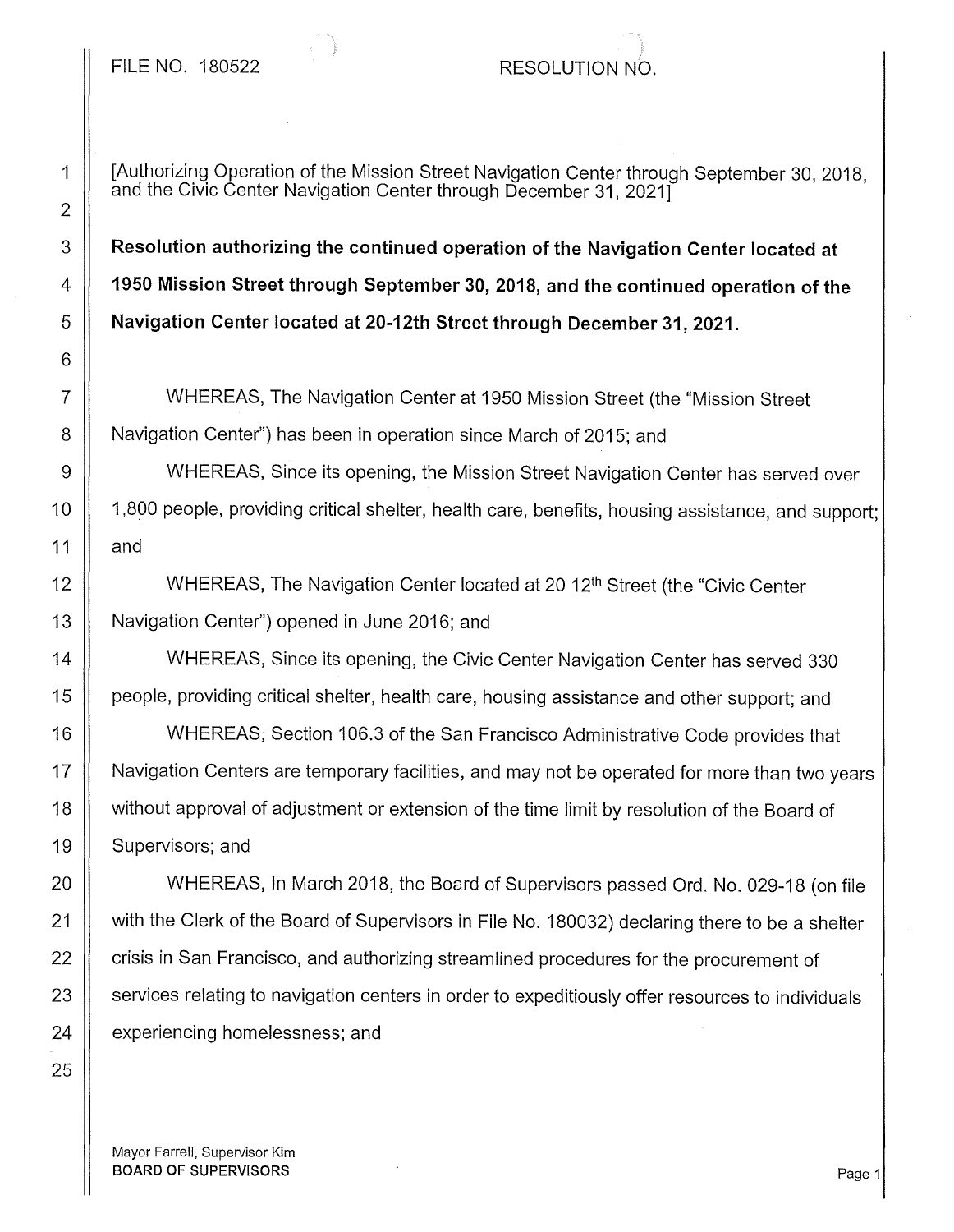WHEREAS, Both the Mission Street Navigation Center and the Civic Center Navigation Center are located on properties that are slated for the development of permanent low-income housing, and have been used as Navigation Centers in the interim until the intended housing developments can be constructed; and

WHEREAS, Due to delays in construction of the permanent housing at those sites, the Department of Homelessness and Supportive Housing (HSH) has the opportunity to extend the use of both sites as Navigation Centers; and

WHEREAS, The City and County of San Francisco faces a homelessness crisis with approximately 7,500 people experiencing homelessness on any given night, 58% of whom are unsheltered; and

WHEREAS, At a time of shelter crisis, San Francisco cannot afford to lose Navigation Center capacity when the space remains available to continue operating the programs at their current sites; and

WHEREAS, The availability of Navigation Center beds is an essential element of the City's efforts to resolve tent encampments by allowing HSH to make meaningful offers of shelter to individuals so that they have a safe alternative to a tent; and

WHEREAS, To close the Navigation Center at 1950 Mission Street before the developer is ready to begin construction in October 2019 would leave the community with a vacant, inactive, and unsecured lot that would become a blight to the community; now, therefore, be it

RESOLVED, That the Board of Supervisors, pursuant to subsection (b) of Section 106.3 of the San Francisco Administrative Code, approves the extension and continued operation of the Mission Street Navigation Center through September 30, 2018; and, be it

Mayor Farrell, Supervisor Kim BOARD OF SUPERVISORS **Page 2**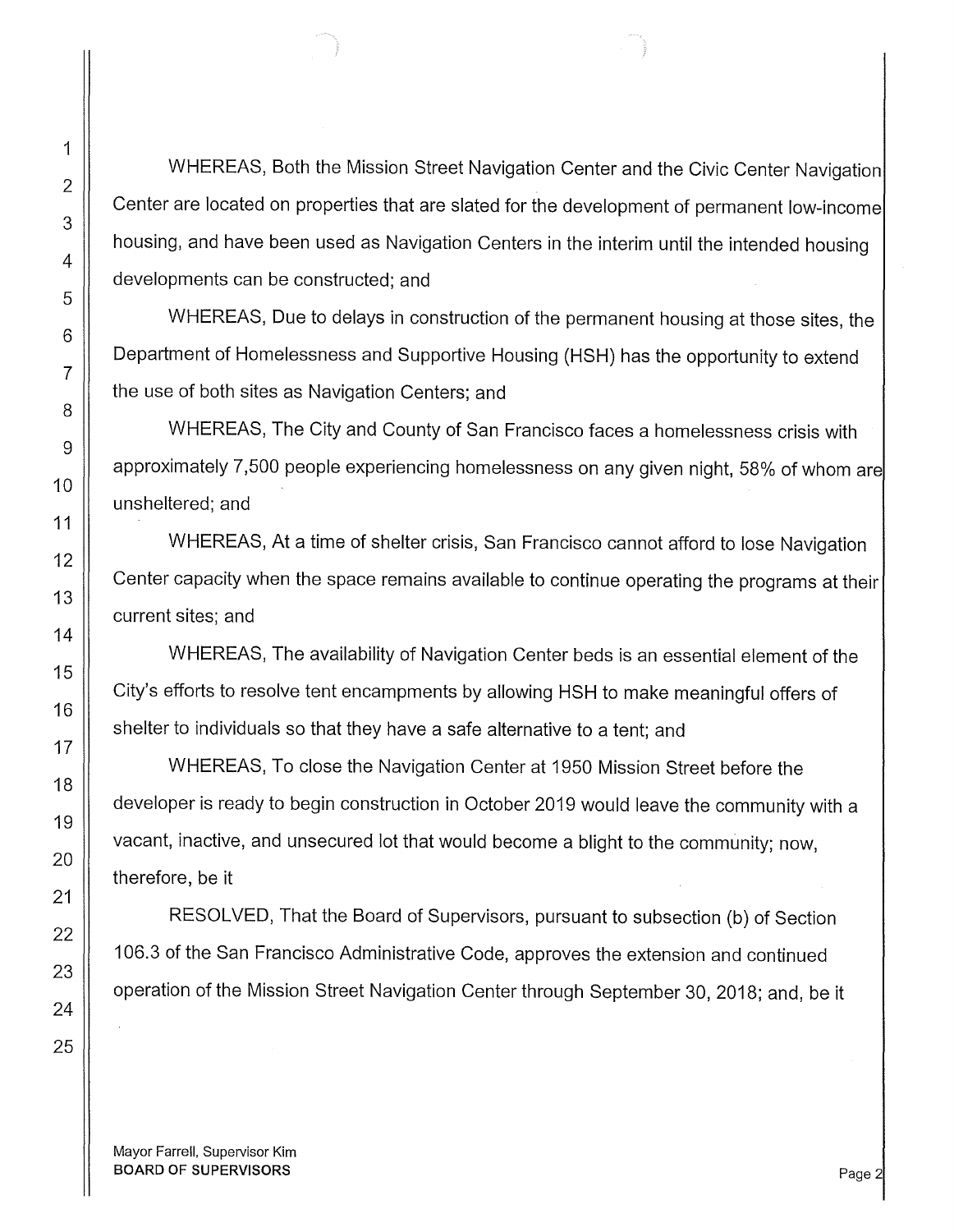FURTHER RESOLVED, That the Board of Supervisors, pursuant to subsection (b) of Section 106.3 of the San Francisco Administrative Code, approves the extension and continued operation of the Civic Center Navigation Center until December 31, 2021.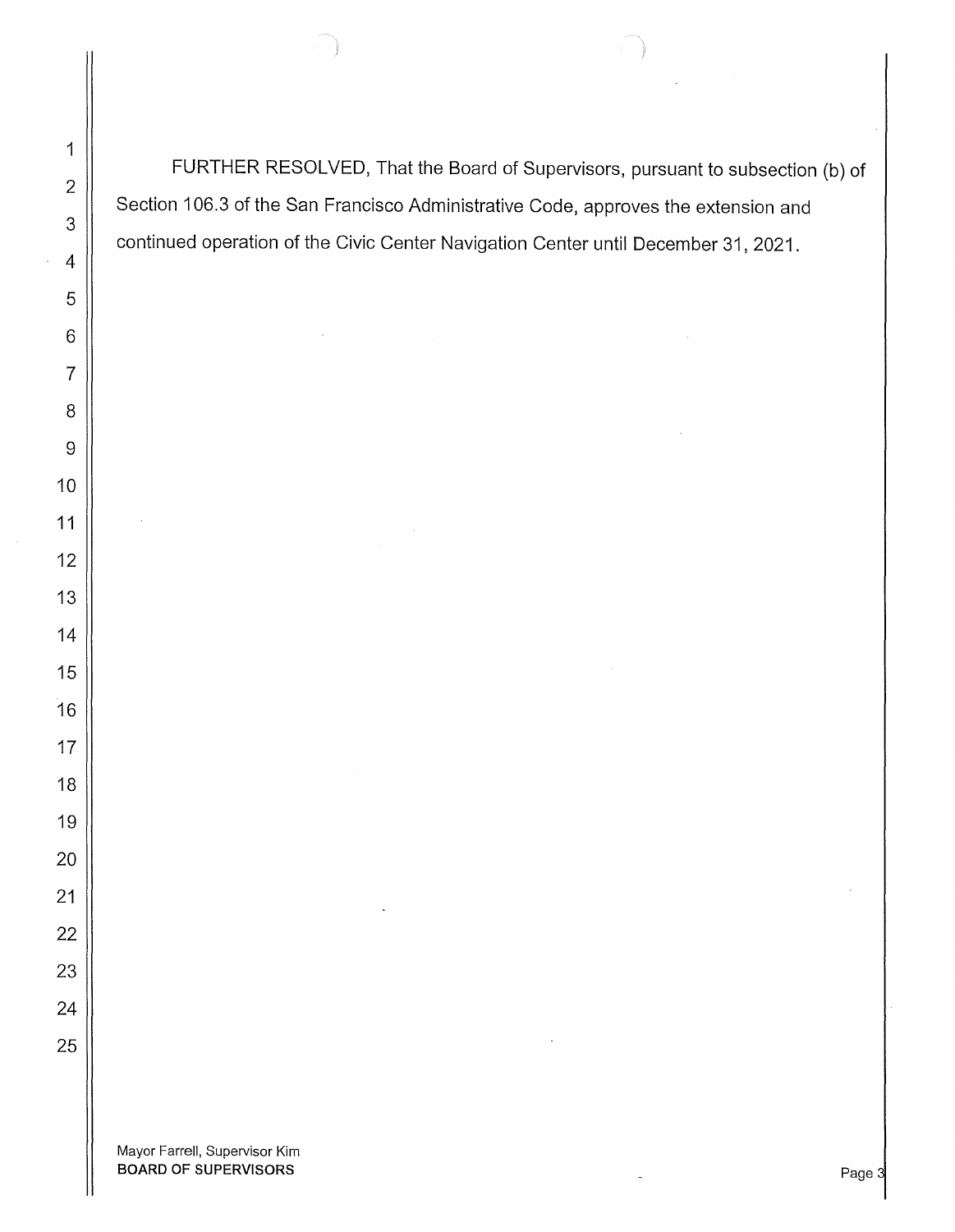BOARD of SUPERVISORS



City Hall l Dr. Carlton B. Goodlett Place, Room 244 San Francisco 94102-4689 Tel. No. 554-5184 Fax No. 554-5163 TDDffTY No. 554-5227

# **MEMORANDUM**

TO: John Rahaim, Director, Planning Department Barbara Garcia, Director, Department of Public Health Jeff Kositsky, Director, Department of Homelessness and Supportive Services Mohammed Nuru, Director, Public Works

FROM: Erica Major, Assistant Clerk, Land Use and Transportation Committee

DATE: May 22, 2018

SUBJECT: LEGISLATION INTRODUCED

The Board of Supervisors' Land Use and Transportation Committee has received the following proposed legislation, introduced by Mayor Farrell on May 15, 2018:

### File No. 180522

### Resolution authorizing the continued operation of the Navigation Center located at 1950 Mission Street through September 30, 2018, and the continued operation of the Navigation Center located at 20-12th Street through December 31, 2021.

If you have comments or reports to be included with the file, please forward them to me at the Board of Supervisors, City Hall, Room 244, 1 Dr. Carlton B. Goodlett Place, San Francisco, CA 94102 or by email at: Erica.Major@sfgov.org.

c: Scott Sanchez, Planning Department Lisa Gibson, Planning Department AnMarie Rodgers, Planning Department Dan Sider, Planning Department Aaron Starr, Planning Department Joy Navarrete, Planning Department Laura Lynch, Planning Department Tim Frye, Historic Preservation Commission Greg Wagner, Department of Public Health Dr. Naveena Bobba, Department of Public Health Sneha Patil, Department of Public Health Emily Cohen, Department of Homelessness and Supportive Services David Steinberg, Public Works Jeremy Spitz, Public Works Jennifer Blot, Public Works John Thomas, Public Works Lena Liu, Public Works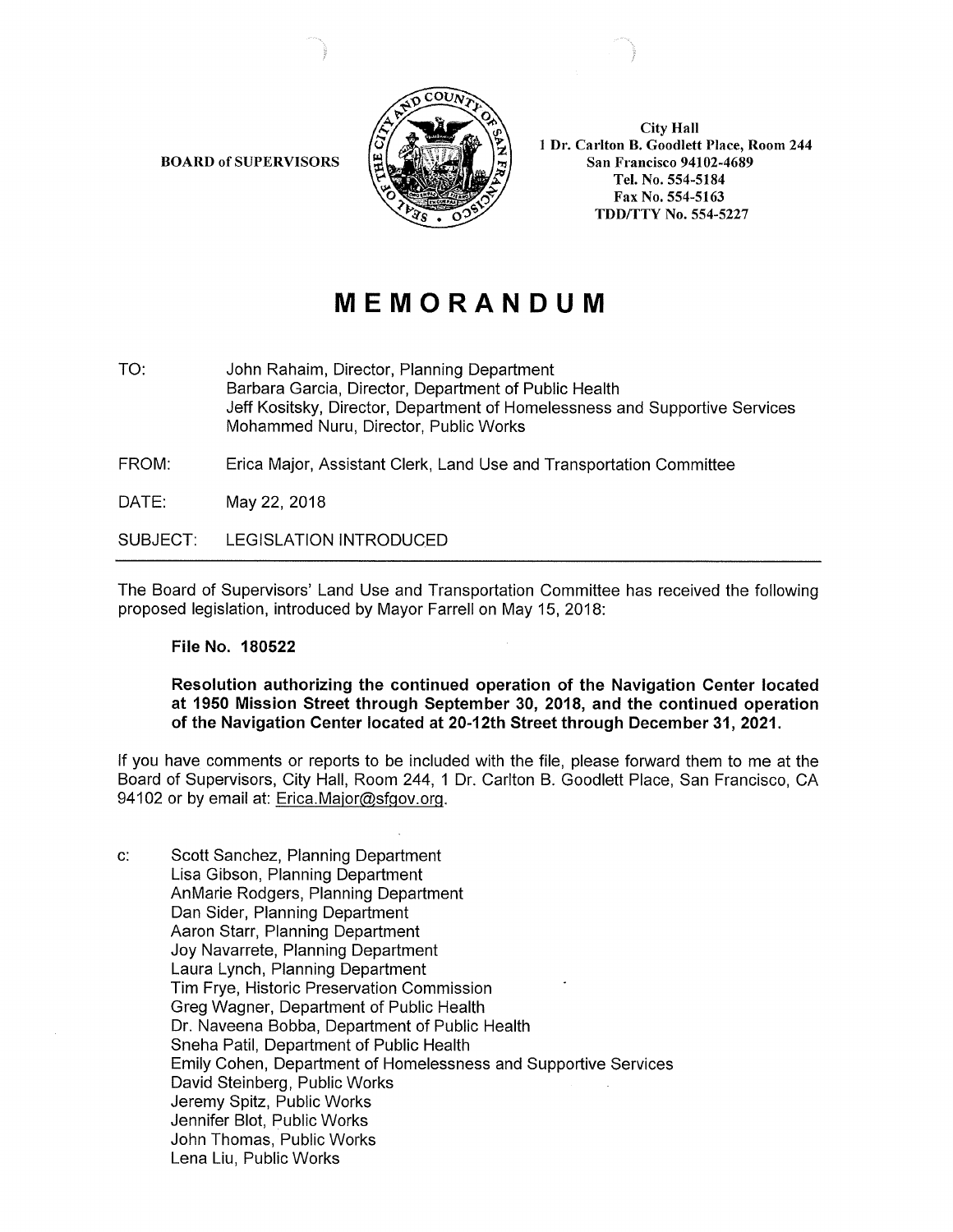Member, Board of Supervisors District 4



City and County of San Francisco



# **KATY TANG**

 $\leq$   $\sim$ =  $\frac{1}{2}$ ~  $=$ DATE: May 30, 2018  $\begin{array}{ccc} \searrow & \searrow & \searrow \end{array}$ > 2 a .c:- TO: Angela Calvillo Clerk of the Board of Supervisors  $\mathbb{Z}^2$ FROM: Supervisor Katy Tang, Chair, Land Use and Transportation Committee RE: Land Use and Transportation Committee COMMITTEE REPORT

Pursuant to Board Rule 4.20, as Chair of the Land Use and Transportation Committee, I have deemed the following matter is of an urgent nature and request it be considered by the full Board on Tuesday, June 5, 2018, as Committee Report:

**180522 Authorizing Operation of the Mission Street Navigation Center through September 30, 2018, and the Civic Center Navigation Center through December 31, 2021** 

Resolution authorizing the continued operation of the Navigation Center located at 1950 Mission Street through September 30, 2018, and the continued operation of the Navigation Center located at 20-12th Street through December 31, 2021.

This matter will be heard in the Land Use and Transportation Committee at a Regular Meeting on Monday, June 4, 2018, at 1:30 p.m.